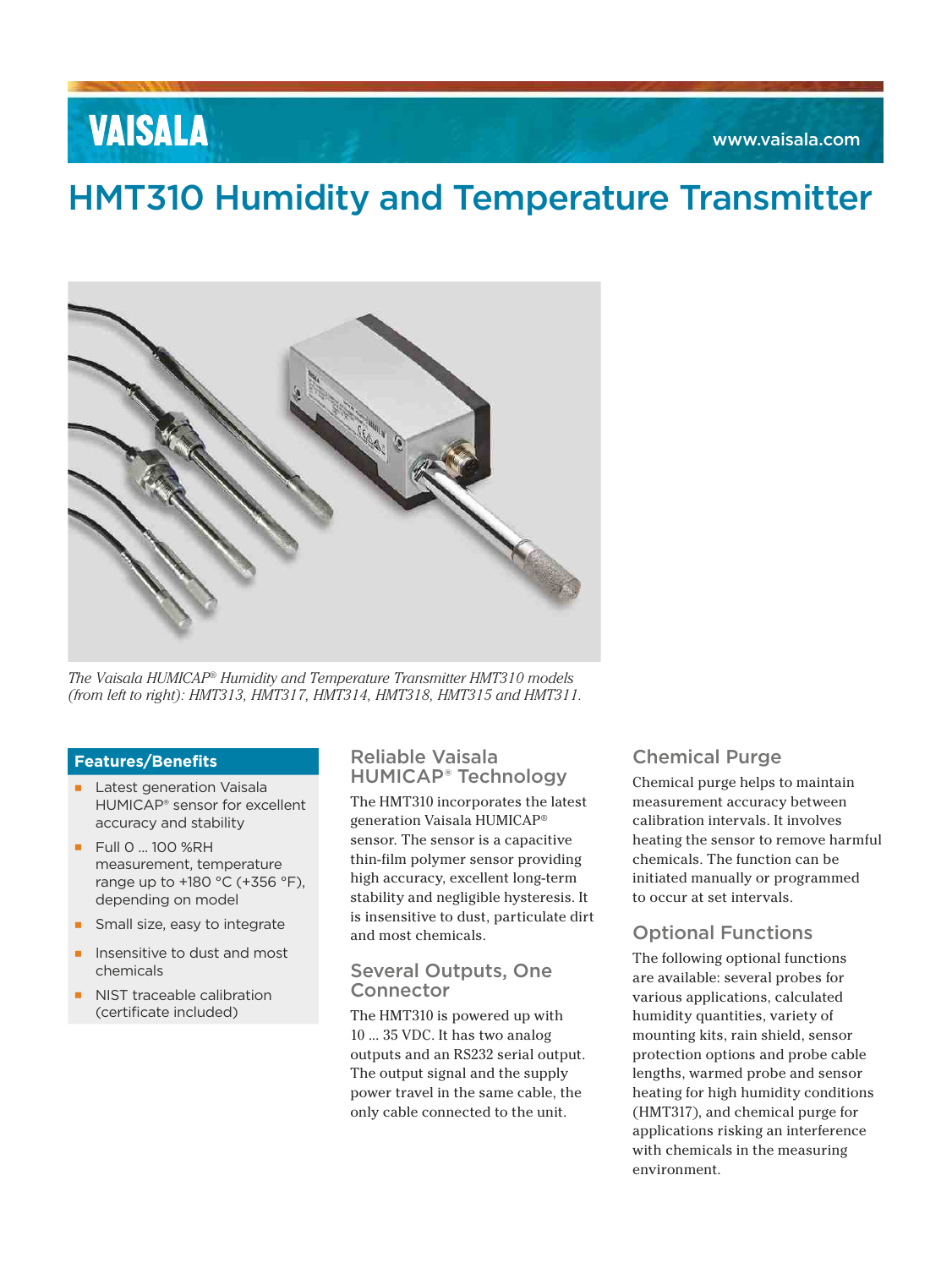# Technical Data

#### **Measured Values**

| RFI ATIVE HUMIDITY                                                        |                                                      |  |
|---------------------------------------------------------------------------|------------------------------------------------------|--|
| Measurement range                                                         | $0100\%$ RH                                          |  |
| Sensor                                                                    |                                                      |  |
| Vaisala HUMICAP®180R                                                      | typical applications                                 |  |
| Vaisala HUMICAP®180RC                                                     | applications with chemical                           |  |
|                                                                           | purge/warmed probe                                   |  |
| Vaisala HUMICAP®180V                                                      | catalytic sensor for H <sub>2</sub> O <sub>2</sub>   |  |
|                                                                           | environments                                         |  |
| Vaisala HUMICAP®180VC                                                     | catalytic sensor with chemical                       |  |
|                                                                           | purge for H <sub>2</sub> O <sub>2</sub> environments |  |
| Accuracy (including non-linearity, hysteresis, and repeatability)         |                                                      |  |
| at a temperature range of                                                 |                                                      |  |
| $+15+25$ °C (+59  +77 °F)                                                 | $\pm 1$ %RH (0  90 %RH)                              |  |
|                                                                           | $\pm 1.7$ %RH (90  100 %RH)                          |  |
| $-20+40$ °C $(-4+104$ °F)                                                 | $\pm(1.0 + 0.008 \text{ x reading})$ %RH             |  |
| $-40+180$ °C $(-40+356$ °F)                                               | $\pm(1.5 + 0.015 \times \text{reading})$ %RH         |  |
| Factory calibration uncertainty                                           | $\pm 0.6$ %RH (0  40 %RH)*                           |  |
| $(+20 °C)$                                                                | $\pm 1.0$ %RH (40  97 %RH)*                          |  |
| * Defined as ±2 standard deviation limits. Small variations possible, see |                                                      |  |
| also calibration certificate.                                             |                                                      |  |
| Response time $(90\%)$ at $+20\degree$ C $(+68\degree F)$                 | 17 s with grid filter                                |  |
| in $0.1$ m/s air flow                                                     | 50 s with grid and steel, netting filter             |  |
|                                                                           | 60 s with sintered filter                            |  |
| TEMPERATURE                                                               |                                                      |  |
| <b>HMT311</b>                                                             | $-40+60$ °C $(-40+140$ °F)                           |  |
| <b>HMT313</b>                                                             | $-40+80$ °C $(-40+176$ °F)                           |  |
|                                                                           | or -40  +120 °C (-40  +248 °F)                       |  |
| HMT314, HMT315, HMT317, HMT318                                            | $-70$ $+180$ °C ( $-94$ $+356$ °F)                   |  |
| Typical accuracy at +20 °C (+68 °F)                                       | $\pm 0.2$ °C ( $\pm 0.36$ °F)                        |  |

Accuracy over temperature range (see graph below)



### **Electrical Connections**

| Two analog outputs,                                                | $0 \dots 20$ mA or $4 \dots 20$ mA |  |
|--------------------------------------------------------------------|------------------------------------|--|
| selectable and scalable                                            | $05V$ or $010V$                    |  |
|                                                                    | 1 5 V available through scaling    |  |
| Typical accuracy of analog output at $+20\text{ }^{\circ}\text{C}$ | $\pm 0.05$ % full scale            |  |
| Typical temperature dependence                                     | $0.005\%$ /°C (0.003 %/°F)         |  |
| of analog output                                                   | of full scale                      |  |
| Serial output                                                      | <b>RS232C</b>                      |  |
| Connections                                                        | M12 8-pole connector with RS232C,  |  |
| current/voltage outputs (two channels) and $U_{in}$                |                                    |  |
| Operating voltage                                                  | $1035$ VDC                         |  |
| Minimum operating voltage                                          |                                    |  |
| RS232C output                                                      | 10 VDC                             |  |
| Analog output                                                      | 15 VDC                             |  |
| Probe heating and chemical purge                                   | 15 VDC                             |  |
| Pressures above 10 bara (145 psia)                                 | 24 VDC                             |  |
| Power consumption                                                  |                                    |  |
| <b>RS232</b>                                                       | $12 \text{ mA}$                    |  |
| $U_{\text{out}}$ 10 V (10 kOhm) channel 1 & channel 2              | $12 \text{ mA}$                    |  |
| $I_{out}$ 20 mA (load 511 Ohm) channel 1 & channel 2               | $50 \text{ mA}$                    |  |
| Chemical purge at 24 VDC                                           | $+220 \text{ mA}$                  |  |
| Warmed probe at 24 VDC                                             | $+240$ mA                          |  |
| External load                                                      | $R_{1}$ < 500 Ohm                  |  |
| Startup time after power-up                                        | 3s                                 |  |

### **General**

| Operating temperature range for                              | $-40+60$ °C $(-40+140$ °F)              |  |
|--------------------------------------------------------------|-----------------------------------------|--|
| electronics                                                  |                                         |  |
| Storage temperature range                                    | $-55+80$ °C $(-67+176$ °F)              |  |
| Operating pressure                                           |                                         |  |
| <b>HMT314</b>                                                | $0100$ bar                              |  |
| <b>HMT318</b>                                                | $0 \dots 40$ bar                        |  |
| HMT315, HMT317                                               | vapor tight                             |  |
| Transmitter housing material                                 | G-AlSi10Mg                              |  |
| Transmitter base material                                    | <b>PPS</b>                              |  |
| Housing classification                                       | <b>IP66</b>                             |  |
| Cable feed through                                           | 8-pole connector with 5 m cable,        |  |
| alternatives                                                 | Female 8-pin connector screw joint for  |  |
|                                                              | cable diameter 4  8 mm                  |  |
| Probe cable length                                           | 2m, 5m, or 10m                          |  |
| Sensor protection                                            | PPS grid with stainless steel net,      |  |
|                                                              | PPS grid, Sintered filter, Membrane     |  |
|                                                              | stainless steel filter, $H_2O_2$ filter |  |
| Complies with EMC standard EN61326-1, Industrial environment |                                         |  |

#### **Accessories**

| Rain shield                                    | ASM211103        |
|------------------------------------------------|------------------|
| USB cable                                      | 238607           |
| PPS Plastic Grid with Stainless Steel Netting  | DRW010281SP      |
| PPS Plastic Grid Filter                        | DRW010276SP      |
| Sintered Filter AISI 316L                      | <b>HM47280SP</b> |
| Stainless Steel Filter                         | HM47453SP        |
| Stainless Steel Filter with Membrane           | 214848SP         |
| Catalytic H <sub>2</sub> O <sub>2</sub> Filter | 231865           |